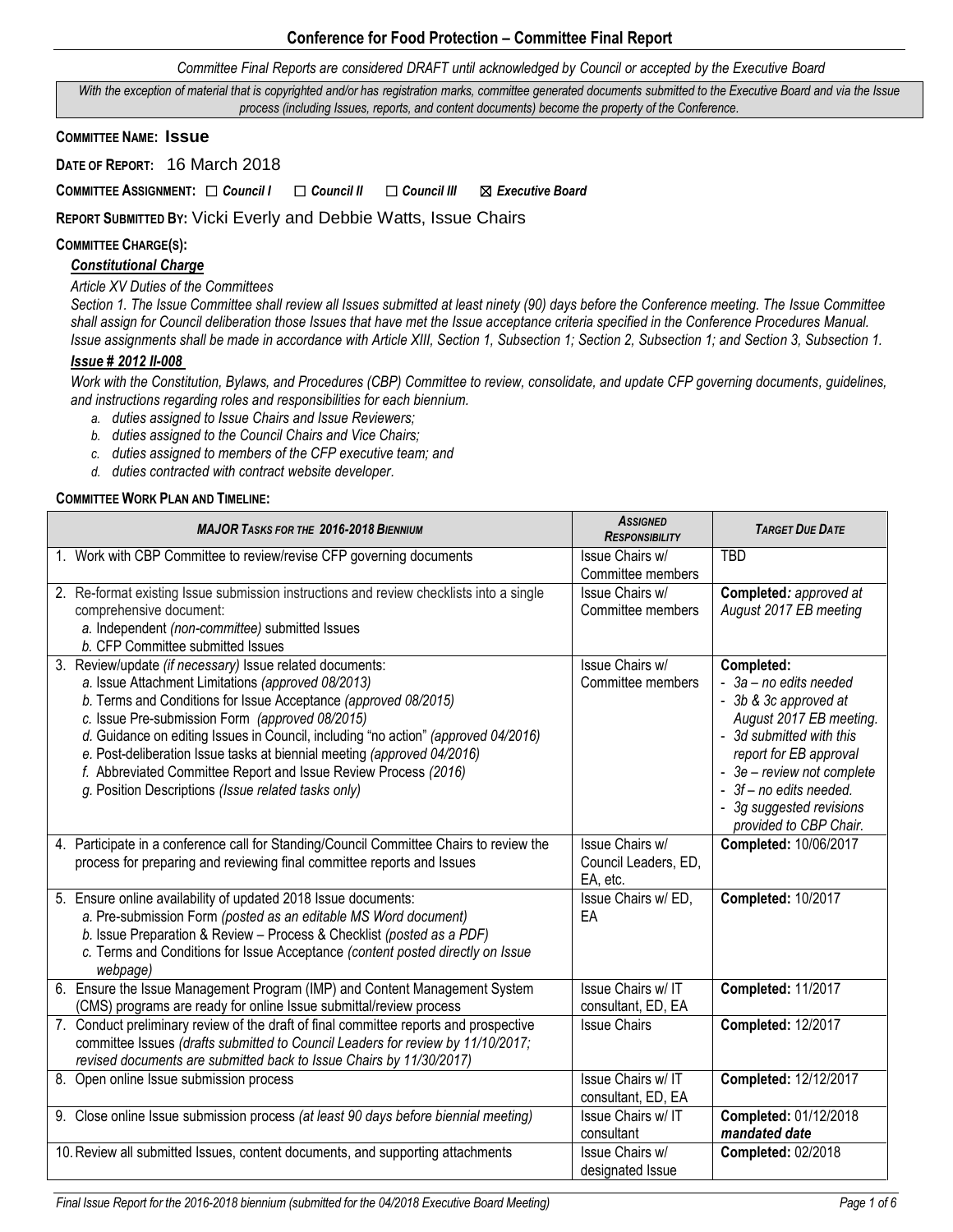|                                                                                     | Reviewers              |                           |  |
|-------------------------------------------------------------------------------------|------------------------|---------------------------|--|
| 11. Recommend assignment of finalized Issues to Councils                            | Issue Chairs w/        | Completed: 02/24/2018     |  |
|                                                                                     | Committee members      |                           |  |
| 12. Work with Council Leaders to designate order of Issue deliberation              | Issue Chairs w/        | Completed: 02/28/2018     |  |
|                                                                                     | <b>Council Leaders</b> |                           |  |
| 13. Prepare final Issue Master Packet and Scribe Packet (available 40 days before   | Issue Chairs w/ IT     | Completed: 03/06/2018     |  |
| biennial meeting)                                                                   | consultant             | mandated date             |  |
| 14. Provide assistance to review/update Scribe Manual                               | Issue Chairs w/ EA     | <b>Completed: 03/2018</b> |  |
| 15. Coordinate and conduct onsite Issue related activities at the Richmond Biennial | Issue Chairs w/ ED,    | 04/15-19/2018             |  |
| Meeting                                                                             | EA, Council Leaders    |                           |  |

**COMMITTEE ACTIVITIES:**

- **1.** *Dates of committee meetings or conference calls:* All Issue Committee activities were conducted via email.
- **2.** *Overview of committee activities:* 
	- *a. Issue Committee Activities:*
		- **1)** Issue Committee members reviewed 3 draft documents for the 2018 Biennial Meeting; documents were prepared and provided by Issue Chairs with a request for suggested edits and improvements *(see Work Plan activity #3 above)*. Revised documents incorporated as many comments as possible; a response was provided to Issue Committee members explaining why some suggestions could not be incorporated at this time.
			- June 4-23, 2017: *"Issue Preparation & Review – Process & Checklist"* (20 pages) and *"Issue Presubmission Form" reviewed*
			- July 6-18, 2017: *"Terms and Conditions for Issue Acceptance" reviewed*

All documents were approved at the August 2017 EB meeting for posting on the CFP website.

- **2)** Issue Committee members reviewed 93 finalized Issues and their attached documents and provided recommendations for Council assignment *(see Work Plan activity #11 above)*.
	- February 19-24, 2018
- **3)** Council Leaders determined final Council assignment for Issues and established order of deliberation *(see Work Plan activity #12 above)*.
	- February 25-March 1, 2018

## *b. Issue Chair Activities:*

- **1)** August 2016: began compiling an *"Issue Reviewer Notebook"* to provide guidance for Issue Chairs and Issue Reviewers; work will be ongoing thru the 2018 Biennial Meeting. This is an internal working document, to be maintained and updated by Issue Chair(s) to reflect process changes and lessons learned. Contents include reference to and excerpts from approved procedure, step-by-step instructions for assigned tasks, and example email and online messaging; contents currently include: *(Note: months, where indicated, are in chronological order and assume a biennial meeting in April of even numbered years)*
	- *1. Maintain Issue Documents*
	- *2. Update the Issue Management Program (IMP) and Conference Management System (CMS)*
	- *3. Conduct Committee Chair Conference Call (September of odd numbered year)*
	- *4. Conduct Preliminary Review of Committee Reports and Issues (December of odd numbered year)*
	- *5. Monitor Online Issue Submission (December-January)*
	- *6. Conduct Online Issue Review (January-February)*
	- *7. Finalize Issues (February)*
	- *8. Assign and Sequence Issues for Council Deliberation (February)*
	- *9. Prepare Final Issue Packets (March)*
	- *10. Conduct Onsite Issue Review and Prepare Final Issue Recommendations for Printing/Posting (Biennial Meeting)*
	- *11. Assist with Post Biennial Meeting Document Preparation*
	- *12. Appendix: a) Issue History; b) Time Tracking; c) Work Plan (required to be submitted with periodic reports to the Executive Board); d) 2-year Issue Activity Checklist*
- **2)** August 2016: provided Executive Director (ED) and Conference Chair/Vice Chair a draft 2-year *"Issue Activity Checklist"* and timeline for review/comment. Timeline included mandated activities, activities routinely conducted during each biennium, and "new" activities to support the 08/2016 Executive Board (EB) motion focusing on enhanced communication between Issue Chairs and Conference/Council Leaders regarding the status of committee reports and Issues.
- **3)** Fall 2016-spring 2017: reorganized and re-formatted documents listed under #2 on the above *Work Plan* into a single comprehensive document; separate documents had previously been created for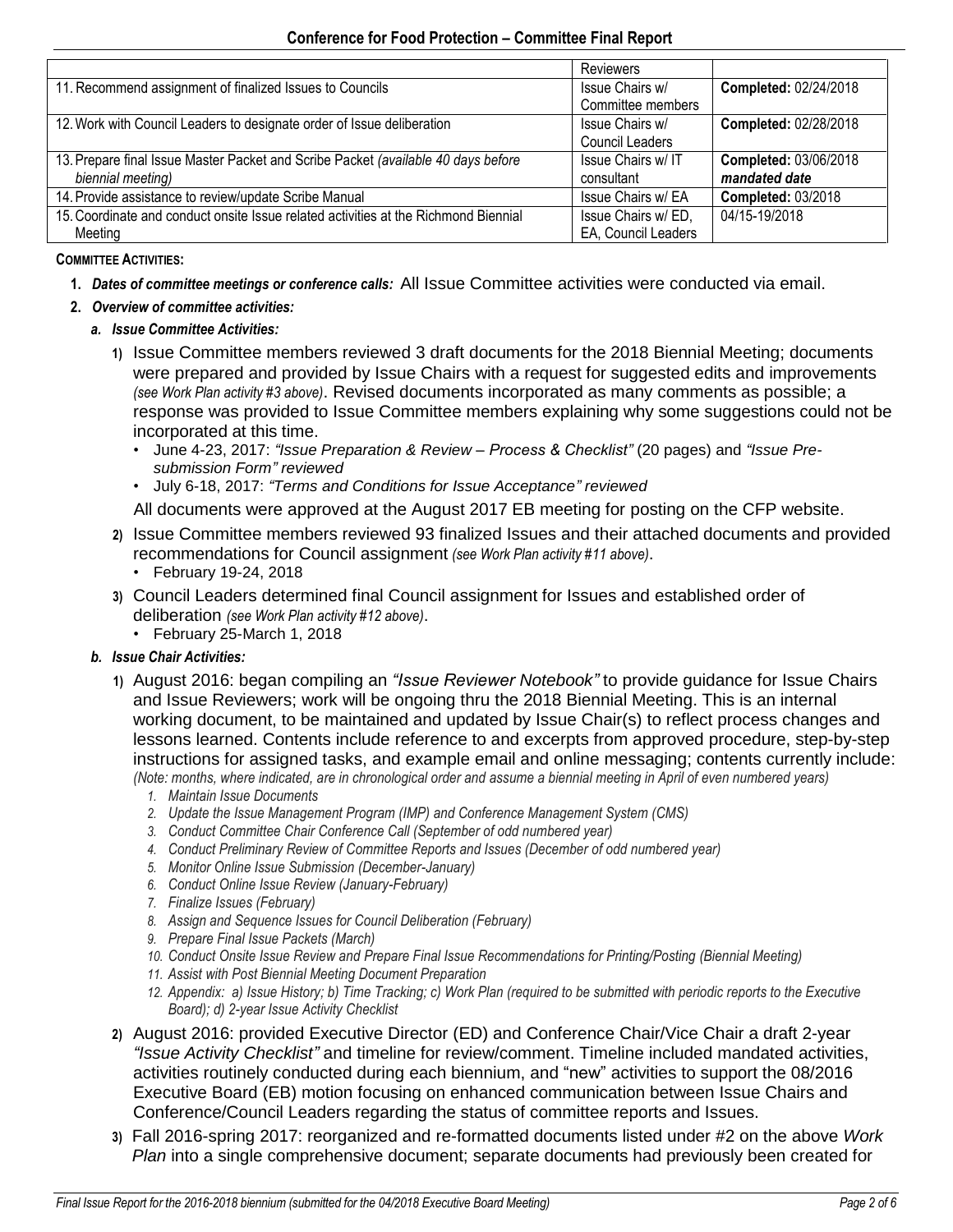committee Issues *and* independent Issues.

- **4)** March 31, 2017: sent email to Issue Committee members to re-confirm interest and establish a timeline for activities during summer 2017.
- **5)** Spring-summer 2017: reviewed 8 documents listed under #3 on the above *Work Plan*.
	- *a) Issue Pre-submission Form (approval date 08/2015)*
		- $\checkmark$  Document updated and submitted to Issue Committee members, ED, Executive Assistant (EA), and Conference Chair/Vice Chair for review/comment; final draft approved at August 2017 EB meeting.
	- *b) Terms and Conditions (approval date 08/2015) Issue Acceptance Criteria (approval date 08/2015)*
		- $\checkmark$  Documents consolidated into a single source; draft submitted to Issue Committee members, ED, EA, and Conference Chair/Vice Chair for review/comment; final drafts approved at August 2017 EB meeting.
	- *c) Council Guidance when taking "no action" (approval date 04/2016)*  $\checkmark$  Document referred to the Conference Chair for discussion by the EB.
	- *d) Issue Attachment Limitations (approval date 08/2013)*  $\checkmark$  Document reviewed but NO changes were recommended by the Issue Chairs.
	- *e) Guidance on editing Issues in Council including "no action" (approval date 04/2016)*
		- $\checkmark$  Document attached to report; to be reviewed at August 2018 EB Meeting.
	- *f) Post-deliberation Issue tasks at biennial meeting (approval date 04/2016) Abbreviated Committee Report and Issue Review Process (submitted/reviewed by EB 07/2016)*  $\checkmark$  Documents received preliminary review
- **6)** June 20-22, 2017: worked with EA to review/update Scribe/Runner materials for the 2018 Biennial Meeting (item #14 on above Work Plan), including the *"Scribe and Runner Handbook,"* PowerPoint training slides, template for Issue listing sheets, etc.
- **7)** June 22, 2017: provided ED and EA with a list of documents used onsite during a biennial meeting.
- **8)** June-July 2017: sent draft 2018 version of *"Issue Preparation & Review – Process & Checklist," "Issue Pre-submission Form,"* and *"Terms and Conditions for Issue Acceptance"* to Issue Committee members, ED, EA, and Conference Chair/Vice Chair for review/comment; 9 Committee members returned comments on Issue submission documents, and 2 suggestions were received regarding terms and conditions. Corrections and suggested improvements were incorporated into a  $2^{nd}$  draft.
- **9)** June-July 2017: with approval from ED, initiated discussion with IT consultant to update the IMP related to Issue attachments and the posting of finalized Issue documents on the CFP website.
- **10)** June-July 2017: with approval from ED, reviewed PD documents related to Issue tasks and review of final committee reports; suggested edits on 8 PDs were forwarded to ED and CBP Chair on 07/16/2017 for consideration and follow-up. Suggested edits were intended to clarify roles and responsibilities for the 2018 Biennial Meeting.
	-
	- *Issue Chair Council Chair Council Scribe Parliamentarian Council Committee Chair Council Vice Chair Council Runner Executive Assistant*
		- -
- 
- In addition, inconsistencies were noted in 10 Standing Committee PDs regarding requirements for submitting periodic/final committee reports and, when appropriate, Issues. The Issue Chairs recommend that these PDs be corrected, clarified, and standardized.
	- *Current Standing Committee PD documents include the following statements on committee reports/Issues:*
	- *Audit: Results of the audit are reported annually to the Board.*
	- *CBP: Preparation, submission, and presentation at the biennial meeting, of Issues for Council II deliberations that contain the Board's recommendations to amend the CFP governing documents.*
	- *Finance: Present the financial reports to the full board.*
	- *FPMCC: Submits a final report of Committee activities to Council II with recommended actions as part of an Issue submission.*
	- Issue: Submits a report of the Committee's activities using the approved format to the Board thirty (30) days prior to each spring *and fall Board meeting.*
	- *Nominating: Submits a report of the Committee's activities to the Board 30 days prior to each spring and fall Board meeting.*
	- *Program: Submits a report of the Committee's activities to the Board thirty (30) days prior to each spring and fall Board meeting.*
	- *Resolutions: Submits a report of the Committee's activities to the Board thirty (30) days prior to each spring and fall Board meeting.*
	- PSC: Submits the Committee's final report and Issue(s) for the biennial CFP meeting in accordance with CFP procedures.
	- *Strategic Planning: Submits a report of the Committee's activities to the Board prior to each semi-annual Board meeting.*
- **11)** July 2017: requested ED and Conference Chair place an item tabled from the 04/2017 Issue Report on the 08/2017 EB agenda as unfinished business.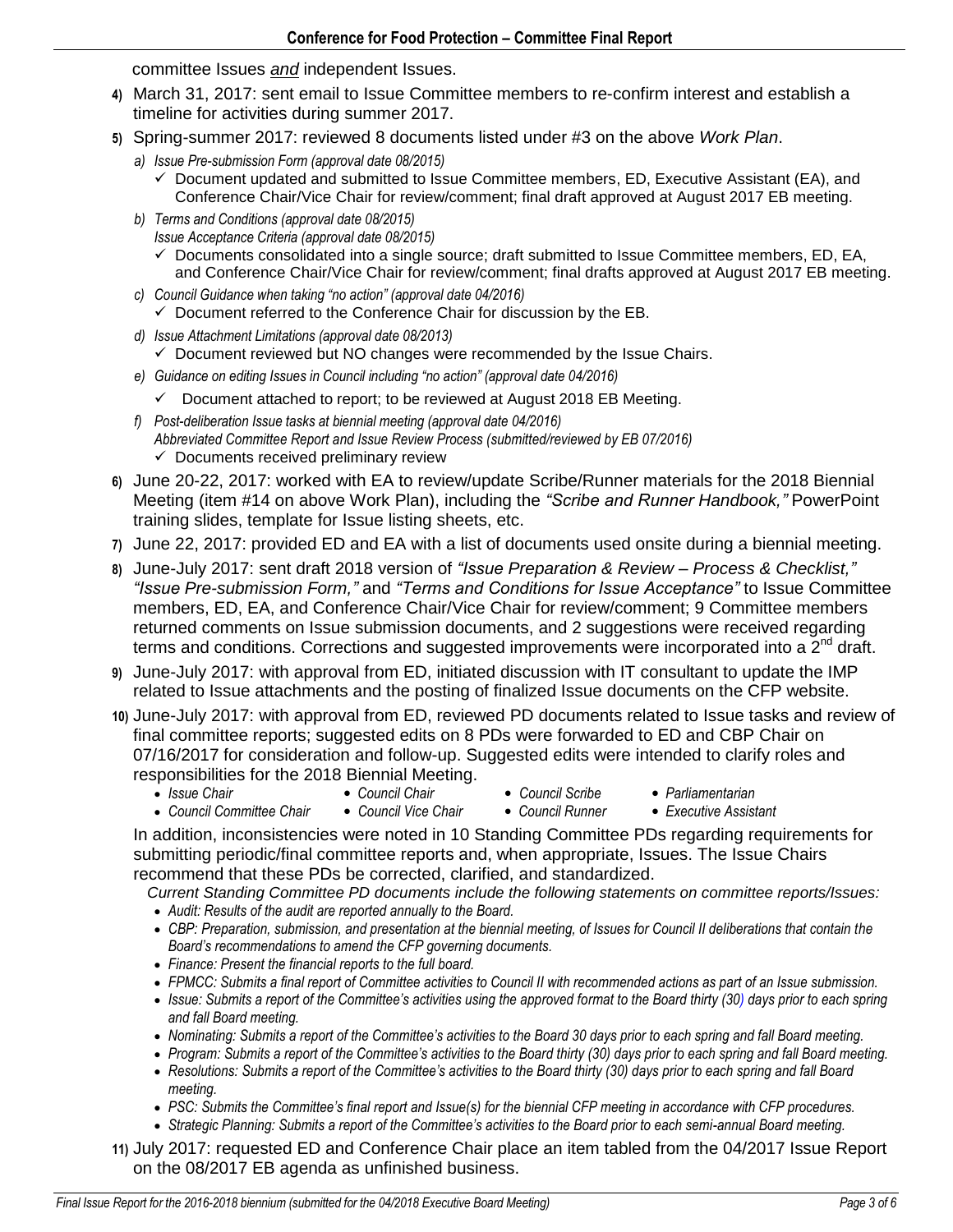## **Conference for Food Protection – Committee Final Report**

- **12)** July 16-17, 2017: exchanged emails with the ED and Executive Treasurer for direction regarding anticipated expenses for Issue review activities in 2018; it was confirmed that expenses were within the committee line item budget so additional EB approval was not required. Estimated expenses were submitted to the ED and Executive Treasurer on 07/31/2017; all reimbursement requests followed established procedures for approval and documentation.
- **13)** July 20, 2017: emailed draft #2 of *"Issue Pre-submission Form," "Issue Preparation & Review – Process & Checklist,"* and *"Terms and Conditions for Issue Acceptance"* to Issue Committee members, ED, EA, and Conference Chair/Vice Chair*.* A response was also provided explaining why some comments/suggestions could not be incorporated with a request to notify Issue Chairs if draft #2 failed to address a specific concern. Two additional points were addressed in the email:
	- $\checkmark$  Request for Issue Committee volunteers to consider participating in the Issue review process.
	- $\checkmark$  Request for input from Council Leaders to expand guidance for presenting an Issue to Council in Section VI of the *"Issue Preparation & Review – Process & Checklist."* Currently, the only "official" guidance is from *"Biennial Meeting/ Conference Procedures" (2016),* which states:
		- *Presentation of the Issue to the Council: The submitter of each Issue, or the submitter's representative, is afforded the opportunity to verbally present the Issue to the Council as it is opened for discussion and to address questions that arise during its deliberation. (page 8)*
		- The Committee Chair or the Committee Chair's designee should be present when the Council meets during the Biennial *Meeting to present and discuss the Committee's report. (page 16)*

The  $2^{nd}$  draft of each document was reviewed again by the Issue Chairs and minor corrections and points of clarification were added; final drafts were approved at the August 2017 EB meeting.

- **14)** Late July 2017:
	- *a)* Forwarded draft definition of "Issue" to ED for review/comment; draft definition also shared with the Disparagement Policy Ad-hoc Committee to ensure no conflict with proposed changes to the Commercialism Policy. Draft definitions presented and approved at the August 2017 EB meeting.
	- *b)* Reviewed Issues from the past 4 biennial meetings (2010 thru 2016) identified by the Disparagement Policy Ad-hoc Committee Chair as including company names or product reference in either the Issue narrative or an attached document.
- **15)** August 3, 2017: at request of ED, reviewed Issue related narrative in draft *"Information Booklet"* for the 2018 Biennial Meeting.
- **16)** August 2017 EB meeting, the following were approved:
	- *a) Definition of "Issue" and "Issue Proposal"*
		- An "Issue" is a topic submitted for consideration to the Conference by any interested party addressing an identified concern related *to retail food safety and offering a recommended solution to that concern. The process of Issue submission, acceptance, deliberation, and follow up is outlined in the Conference governing documents*.
		- *An "Issue Proposal" includes the official Issue Submission Form and all supporting documentation.*
	- *b) "Terms and Conditions for Issue Acceptance" (posted on the CFP website)*
	- *c) "Issue Pre-submission Form" (posted on the CFP website)*
	- *d) "Issue Preparation & Review – Process & Checklist" (posted on the CFP website)*
- **17)** October 2017: provided final Issue documents approved at the August 2017 EB meeting to EA/ED for posting on the CFP website. *(see Work Plan activity #5 above)*
- **18)** October 6, 2017: coordinated conference call with Council Leaders to explain final committee report preparation as well as the Issue submittal and review process *(see Work Plan activity #4 above)*.
- **19)** November 2017: reviewed and updated all online instructions in the Conference Management System (CMS) and the Issue Management Program (IMP) prior to launch of 2018 online Issue process *(see Work Plan activity #6 above)*.
- **20)** November-December 2017: conducted preliminary review of submitted CFP final committee reports, draft Issues, and committee generated documents. The Issue Chairs extend thanks to the Council Leaders and council committee chairs for submitting all council committee documents by the posted deadline *(see Work Plan activity #7 above)*.
- **21)** December 12, 2017-January 12, 2018: Monitored online Issue review, responded to queries from Issue submitters, and updated ED, Council Leaders, and Conference Chair/Vice Chair of status *(see Work Plan activities #8 and 9 above)*.
- **22)** December 14, 2017: initiated discussion with the ED and Conference Chair/Vice Chair regarding the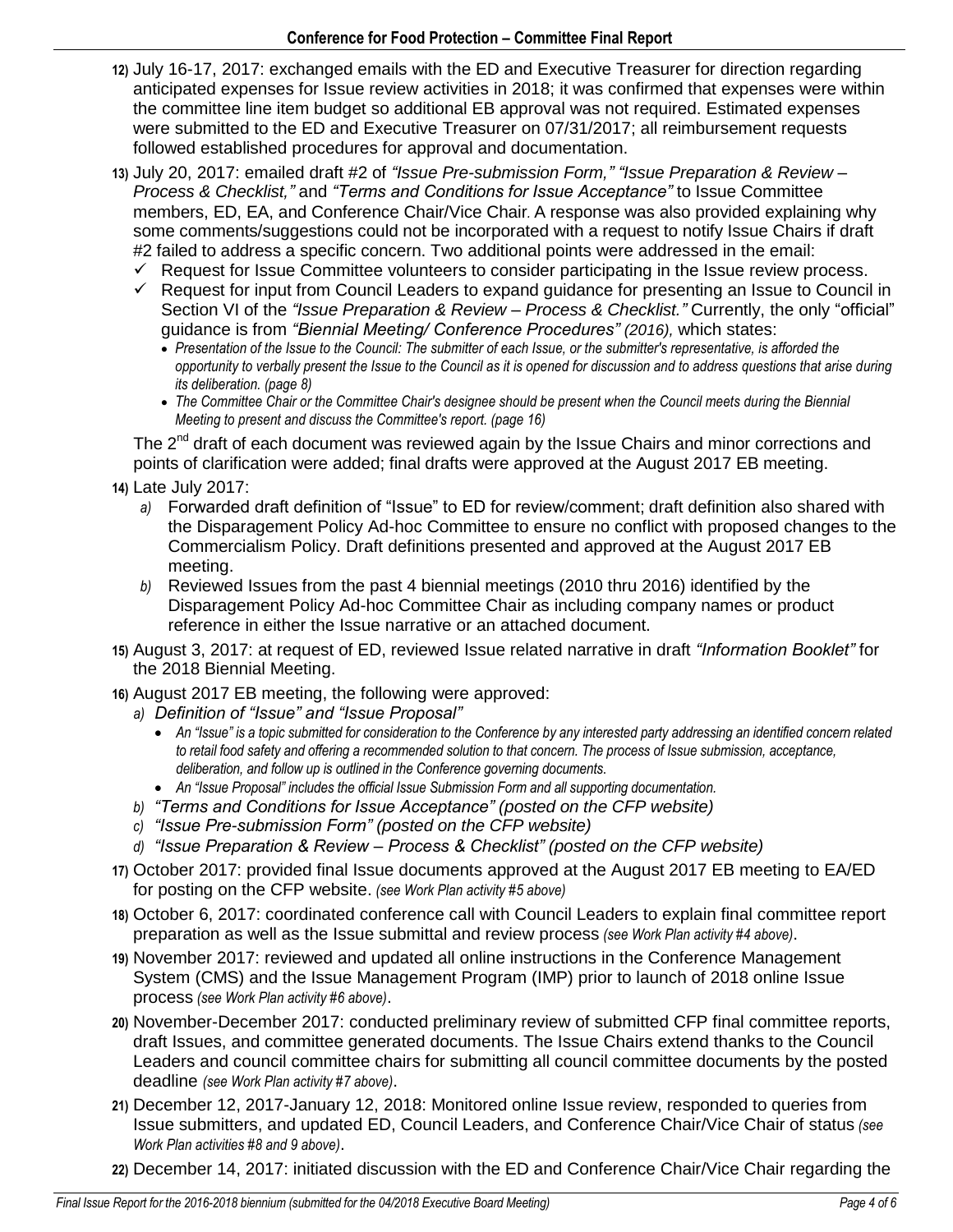need to include a statement allowing the Conference to make minor editorial changes to council approved guidance documents prior to posting on the CFP website. At the direction of the EA and Conference Chair, the following statement was added to the "recommended solution" for Issues submitting this type of document:

*"…authorizing the Conference to make any necessary edits prior to posting the document on the CFP web site to assure consistency of format and non-technical content; edits will not affect the technical content of the document."*

- **23)** December 19, 2017: submitted email request to ED and Executive Treasure to approve committee expenses for Cassandra Mitchell (past Issue Chair) to travel to Florida to participate in Issue review; it was determined that the anticipated expenses would fall within the available budget.
- **24)** January 13, 2018 to mid-February: coordinated and conducted online review of 98 submitted Issues and attached documents *(see Work Plan activity #10 above)*. Provided periodic status reports to Council Leaders, ED, and Conference Chair/Vice Chair.

Special thanks and gratitude are extended to past Issue Chairs Aggie Hale and Cassandra Mitchell for volunteering their time and talents as Issue Reviewers again this year; their work was invaluable to making the Issue review process a success!

- $\checkmark$  98 Issues were submitted
- $\checkmark$  5 Issues were withdrawn (2 by the submitter; 3 were placeholders not needed)
- $\checkmark$  93 Issues were finalized for deliberation and assigned to councils

| <b>Issues for the 2018 Biennial Meeting</b> |                            |                              | <b>Issue History</b> |          |      |      |      |      |
|---------------------------------------------|----------------------------|------------------------------|----------------------|----------|------|------|------|------|
|                                             | <b>Committee Submitted</b> | <b>Independent Submitted</b> | Total                | 2016     | 2014 | 2012 | 2010 | 2008 |
| Council I                                   |                            |                              | 34                   | 48       | 35   | 43   | 26   |      |
| Council II                                  |                            |                              | 28                   | 28       |      | 38   | 35   | 57   |
| <b>Council III</b>                          |                            |                              |                      | 41       | 30   | 30   | 25   | 28   |
| Total                                       | 39                         | 54                           | 93                   | $11^{7}$ | 92   | 111  | 86   | 110  |

- **25)** Early February 2018: worked with ED and Conference Chair/Vice Chair to establish criteria and procedures for accepting "late breaking" Issues related to the publication of the 2017 Food Code.
- **26)** February 19-March 1, 2018: worked with Issue Committee members and Council Leaders to assign Issues to designated councils and establish a final order of deliberation *(see Work Plan activity #11 and 12 above)*.
- **27)** March 2-5, 2018: worked with IT consultant to create and review final Master packet and Scribe packets in preparation for posting on the CFP website.
- **28)** March 4-16, 2018: reviewed and updated "guidance on editing Issues in Council, including "no action". Final draft submitted with this report *(see Work Plan activity #3 above)*.
- **29)** March 6, 2018: provided final Issue packets to ED/EA for posting on CFP website *(see Work Plan activity #13 above)*.
- **3.** *Charges COMPLETED and the rationale for each specific recommendation:*

Except for the activities to be completed onsite at the Richmond Biennial Meeting, all Issue related activities required for the 2018 Biennial Meeting have been completed at the time of this report except for the review and update of the "post-deliberation Issue tasks at biennial meeting". It will be completed and submitted with the August 2018 EB meeting report.

**4.** *Charges INCOMPLETE and to be continued to next biennium:*

Issue 2012-II-008: there has been no activity on this charge during the 2016-2018 biennium. Charge must be completed in conjunction with the CBP Committee; the Issue Committee's role is to assist only with guidelines and instructions related to Issues.

**COMMITTEE REQUESTED ACTION FOR EXECUTIVE BOARD:** ☐ *No requested action at this time*

## **1. The Issue Chairs request EB approval of the following:**

**a.** Guidance on editing Issues in Council; including "no action" *(approved 04/2016)*

## **LISTING OF CFP ISSUES TO BE SUBMITTED BY COMMITTEE:**

No Issues have been submitted for consideration at the 2018 Biennial Meeting.

## **ATTACHMENTS TO THIS REPORT:**

- **1.** *Content Documents:*
	- **a.** *Committee Member Roster:* ☐ *See changes noted above under "requested action"* ☒ *No changes to previously approved roster "Committee Members Template" (Excel) available at: www.foodprotect.org/work/ Committee roster to be submitted as a PDF attachment to this report.*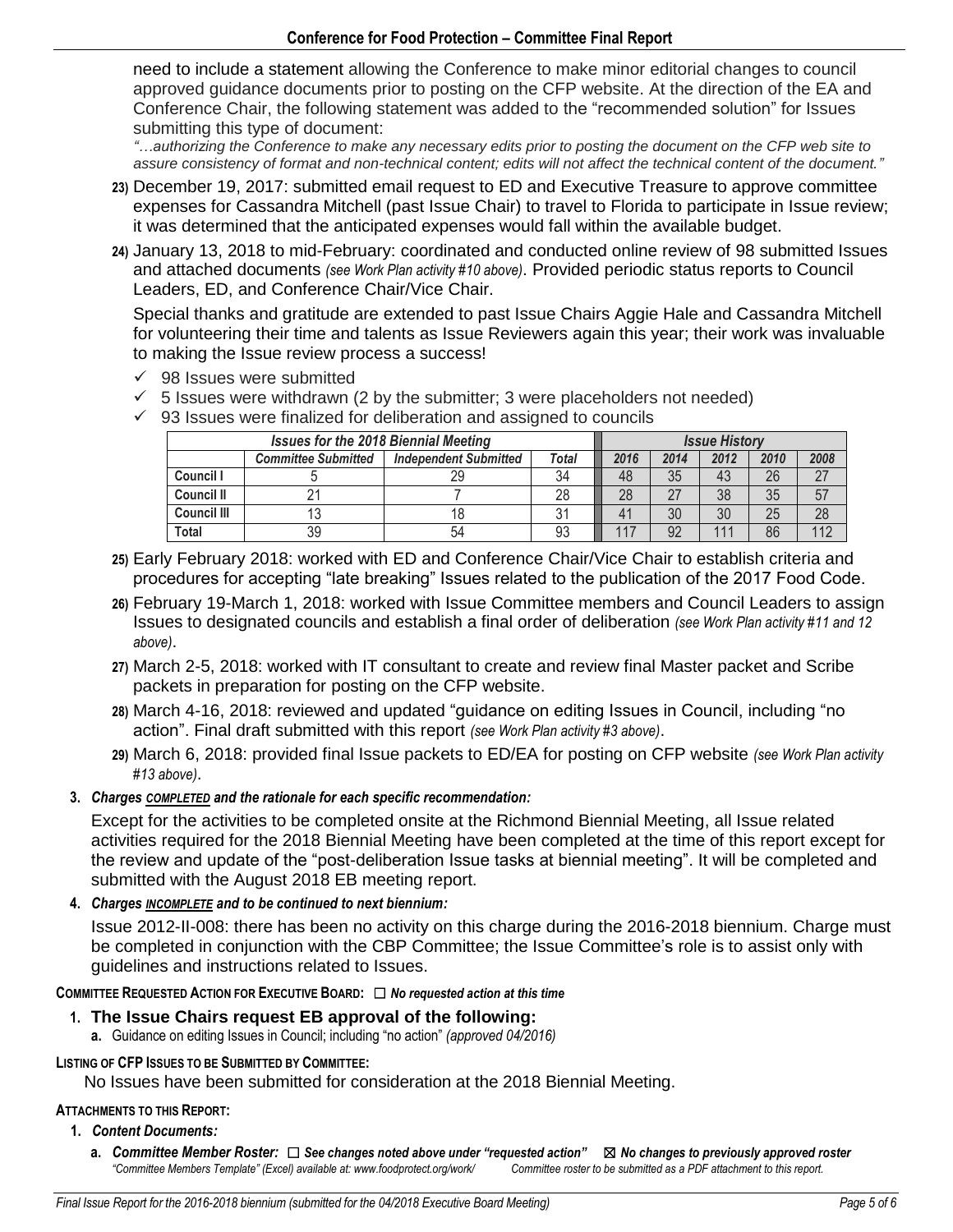- **b.** *Committee Generated Content Documents (OPTIONAL):* ☐ *No draft content documents submitted at this time See document listed under "Committee Requested Action for Executive Board"*
- **2.** *Supporting Attachments (OPTIONAL):* ☒ *Not applicable*